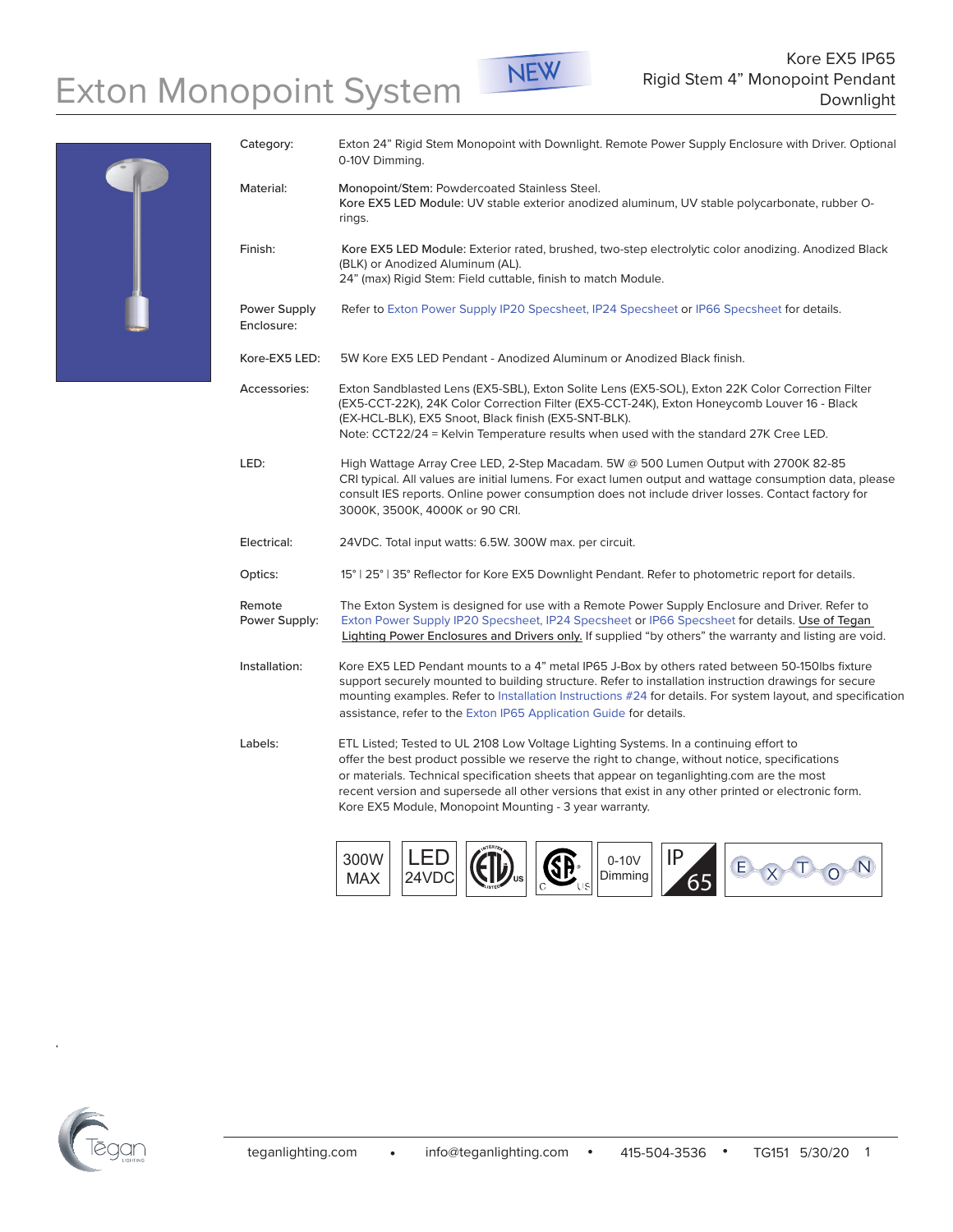## Exton - Rigid Stem Monopoint - 24VDC Kore EX5 Downlight Pendant



ø 1.3"

Kore EX5 Stem Pendant Monopoint with Downlight, Remote Power Supply, shorter rigid pendant length shown. 24" Field-cuttable rigid stem, 3" length minimum.

Kore EX5: Aluminum or Black finish.

(EX5-K-P24-4MP-RGS-DL-15, 25 or 35-AL) (EX5-K-P24-4MP-RGS-DL-15, 25 or 35-BLK)

1. Specify 15°, 25°, or 35° beam spread.

2. Order Remote Power Supplies separately. Refer to [Exton Power Supply IP20 Specsheet](http://teganlighting.com/images/PDFs/specsheets/EXTON/Power_Supplies_IP20-Specsheet_115.pdf), [IP24 Specsheet](http://teganlighting.com/images/PDFs/specsheets/EXTON/Power_Supplies_IP24-Specsheet_116.pdf) or [IP66 Specsheet](http://teganlighting.com/images/PDFs/specsheets/EXTON/Power_Supplies_IP66-Specsheet_117.pdf) for options.

3. Order Accessories separately.

4. 24VDC Operation.

## Exton - 4" Rigid Stem Monopoint - Kore EX5 Downlight Pendant - Accessories



Exton Honeycomb Louver, Black

Exton Color Corrected

## (EX5-HCL-BLK)

1/8" Hexcell black metal. Controls spill illumination and glare.



(EX5-SBL)

Creates an uniform beam pattern that is useful for wall washing. Tempered glass.



Exton Solite Lens (EX5-SOL)

ø 1.3" (33.5mm)

> Tempered glass with a stipple effect that that provides obscurity while retaining high transmission values. This low-iron optically clear glass offers maximum transmission and minimal absorption.



Exton Color Corrected Filter, 22K or 24K (EX5-CCT-22K/24K)

22K or 24K Kelvin Temperature results when used with the standard 27K Cree LED.



(EX5-SNT-BLK)

Exton Snoot accessory for additional glare control. Black Finish. Installed with the standard Media Holder that accommodates two Media.



415-504-3536